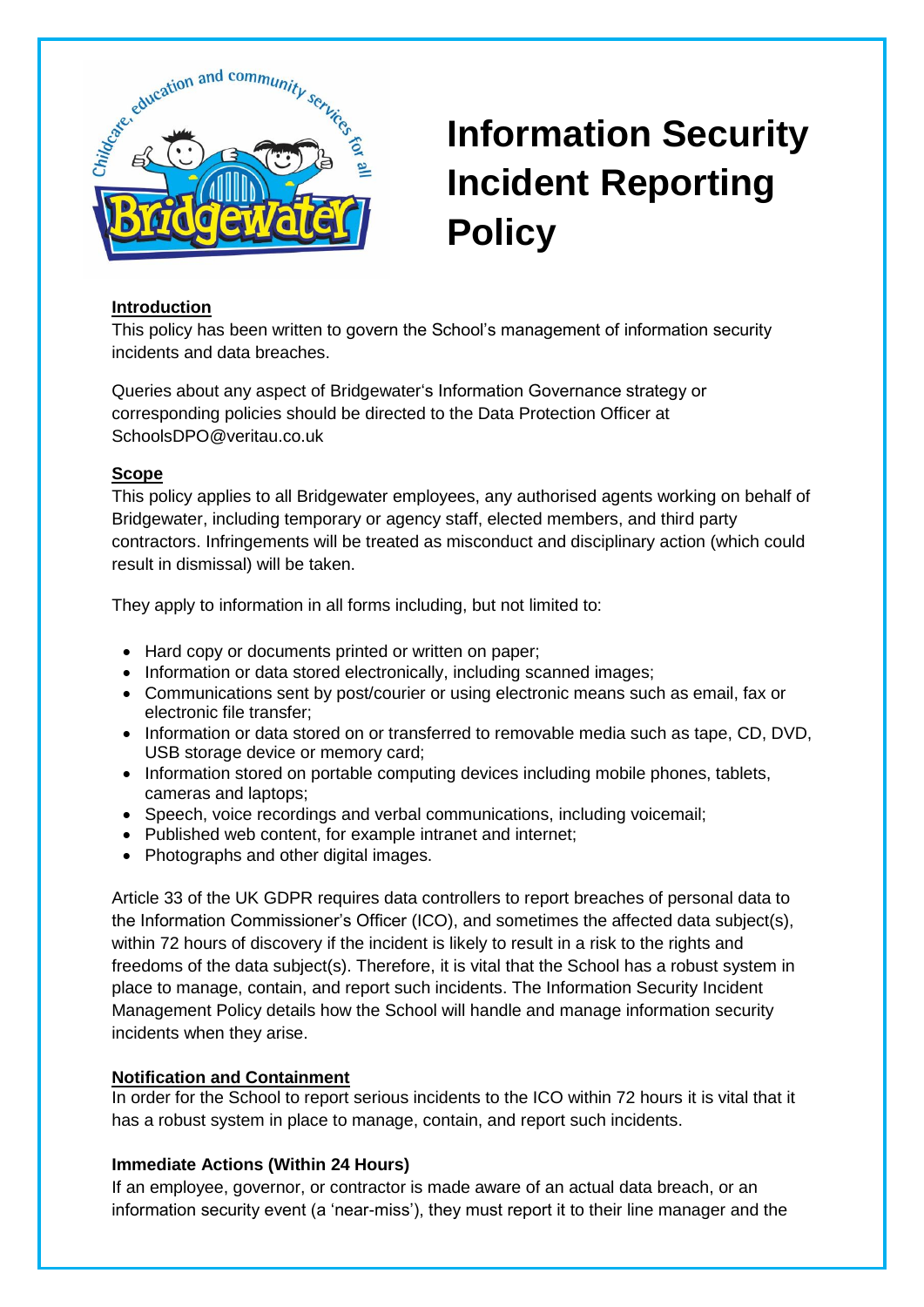Business Manager within 24 hours. If the Business Manager is not at work at the time of the notification then their Out of Office email will nominate another individual to start the investigation process.

If appropriate, the individual who discovered the breach, or their line manager, will make every effort to retrieve the information and/or ensure recipient parties do not possess a copy of the information.

#### **Assigning Investigation (Within 48 Hours)**

Once received, the Business Manager will assess the data protection risks and assign a severity rating according to the identified risks and mitigations. The severity ratings can be found in Appendix One of this document.

The Business Manager will notify the Senior Information Risk Owner (SIRO) and the relevant Information Asset Owner (IAO) that the breach has taken place. The SIRO is the Headteacher. The Business Manager will recommend immediate actions that need to take place to contain the incident.

The IAO will assign an officer to investigate white, green and amber incidents. Red incidents will be investigated by the Data Protection Officer with the assistance of Internal Audit and Counter Fraud Teams.

#### **Reporting to the ICO/Data Subjects (Within 72 Hours)**

The SIRO, in conjunction with the relevant manager, Business Manager, IAO and DPO will make a decision as to whether the incident needs to be reported to the ICO, and also whether any data subjects need to be informed. The relevant manager/IAO will be responsible for liaising with data subjects and the DPO for liaising with the ICO.

#### **Investigating and Concluding Incidents**

The Business Manager will ensure that all investigations have identified all potential information risks and that remedial actions have been implemented.

When the DPO has investigated a data breach then the SIRO must sign off the investigation report and ensure recommendations are implemented across the School.

The SIRO will ensure all investigations have been carried out thoroughly and all highlighted information security risks addressed.

**Agreed:** December 2021

**Review:** Autumn 2022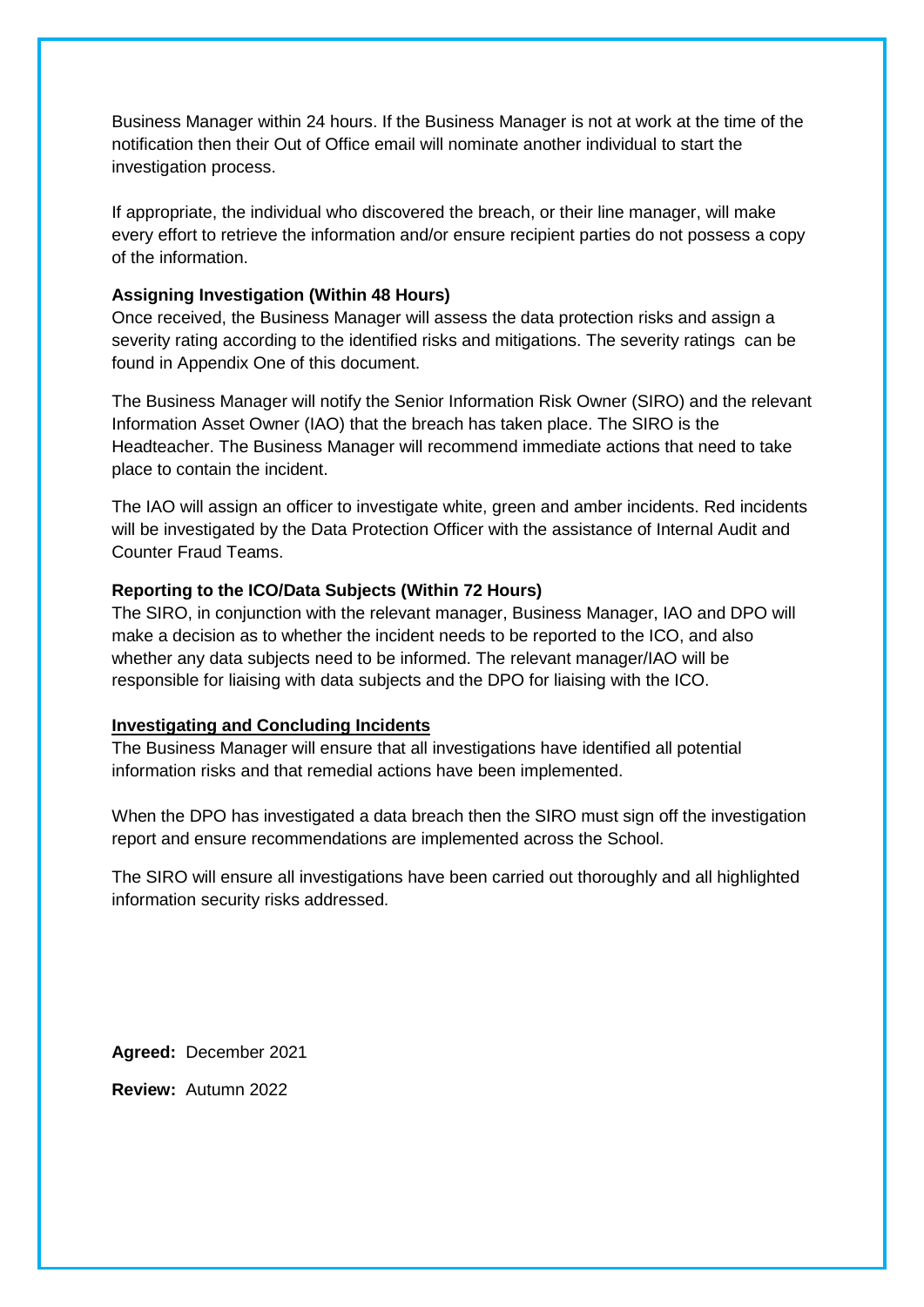## **APPENDIX ONE: SEVERITY RATINGS FOR INFORMATION SECURITY INCIDENTS**

| <b>Rating</b>                                     | <b>Incident Threshold</b>                                                                                                                                                                                                                                                                                                                                                                                                                                                                                                                                                                       | <b>Recommended Actions</b>                                                                                                                                                                                                                                                                      |
|---------------------------------------------------|-------------------------------------------------------------------------------------------------------------------------------------------------------------------------------------------------------------------------------------------------------------------------------------------------------------------------------------------------------------------------------------------------------------------------------------------------------------------------------------------------------------------------------------------------------------------------------------------------|-------------------------------------------------------------------------------------------------------------------------------------------------------------------------------------------------------------------------------------------------------------------------------------------------|
| <b>WHITE</b><br><b>Information Security Event</b> | No breach of confidentiality, integrity, or availability has taken place but there is<br>a failure of the implemented safeguards that could lead to a breach in the<br>future.<br>Examples<br>A post-it note containing a user name and password to a School database<br>is found attached to a keyboard.                                                                                                                                                                                                                                                                                       | Responsible officer(s) spoken to by<br>management and reminded of data protection<br>responsibilities. If repeated offence<br>management to consider HR action.<br>Logged on school register of incidents                                                                                       |
|                                                   | A key safe, containing keys to filing cabinets, has been found unlocked<br>$\blacksquare$<br>and unsupervised.                                                                                                                                                                                                                                                                                                                                                                                                                                                                                  |                                                                                                                                                                                                                                                                                                 |
| <b>GREEN</b><br><b>Minimal Impact Incident</b>    | The School's security measures have failed and have consequently resulted in<br>a breach of confidentiality, integrity, or availability.<br>Incident has been contained within the organisation (or trusted partner<br>organisation).<br>The information does not contain any special category data or any data that<br>would be considered to be sensitive.<br>The actual or potential detriment to individuals is virtually non-existent.<br>Examples<br>An email, containing details of a service user's address or contact details,<br>is sent to an incorrect recipient within the School. | Responsible officer(s) spoken to by<br>management and reminded of data protection<br>responsibilities. If repeated offence<br>management to consider HR action.<br>Logged on school register of incidents<br>Notify SIRO<br>Investigation report to be conducted by<br>Information Asset Owner. |
|                                                   | A document containing the only record of pupil's contact details have been<br>$\blacksquare$<br>destroyed in error.                                                                                                                                                                                                                                                                                                                                                                                                                                                                             |                                                                                                                                                                                                                                                                                                 |
| <b>AMBER</b><br><b>Moderate Impact Incident</b>   | The School's security measures have failed and have consequently resulted in<br>a breach of confidentiality, integrity, or availability.<br>The information has left school control.                                                                                                                                                                                                                                                                                                                                                                                                            | Responsible officer(s) asked to re-sit Data<br>Protection e-learning. Management to<br>consider HR action.<br>Consider utilising key messages/intranet to<br>remind all staff of certain data protection best<br>practice.                                                                      |